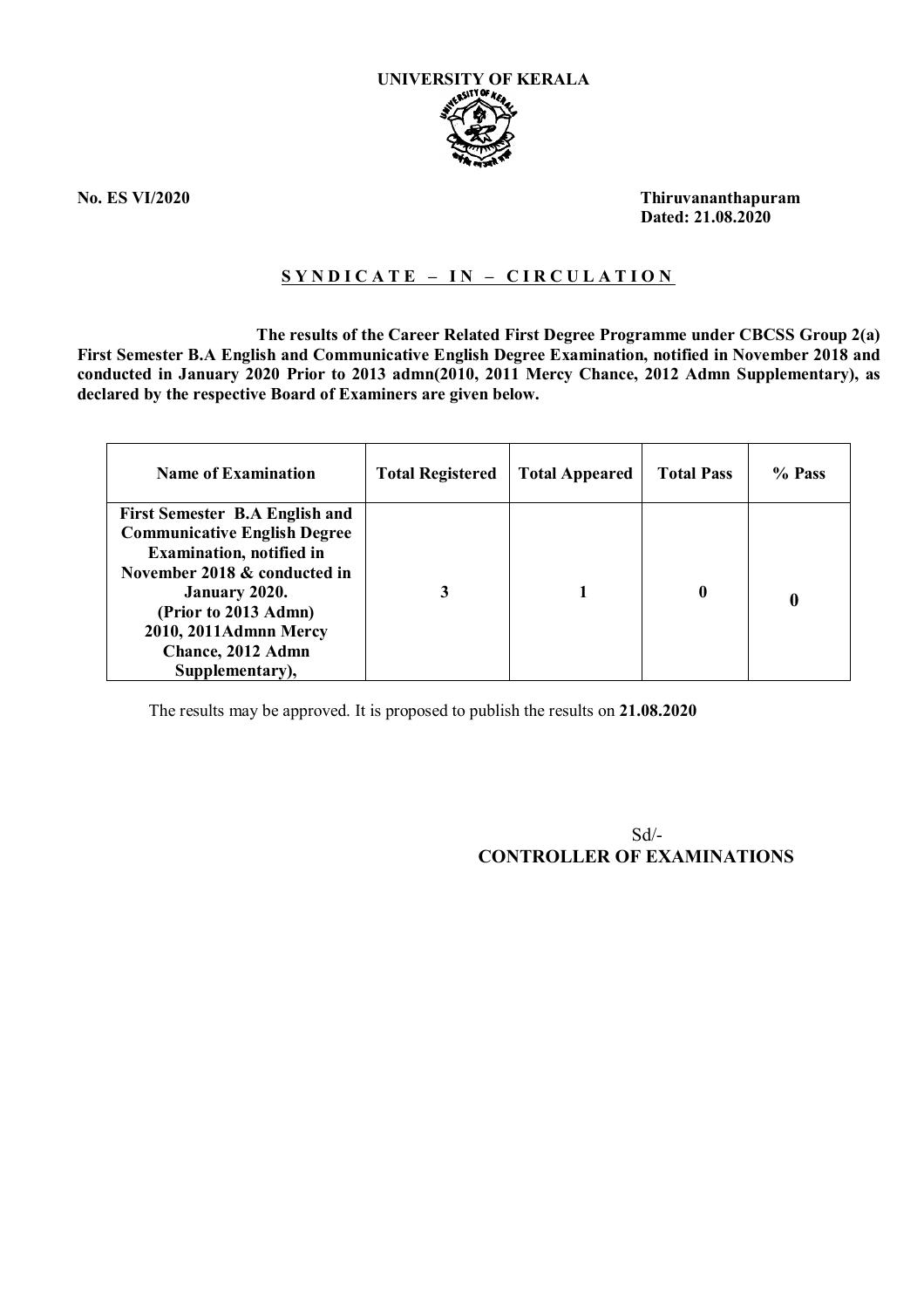**No. ES VI/2020**



# **UNIVERSITY OF KERALA NOTIFICATION**

**1. The following is the provisional list of Register Numbers of the successful candidates at the Career Related First Degree Programme Under CBCSS Group 2(a) First Semester B.A English and Communicative English Degree Examination, notified in November 2018 and conducted in January 2020 (Prior to 2013 admn) (2010 & 2011 Admission – Mercy chance, 2012 Admission – Supplementary) as declared by the Board of Examiners.**

**2. Those who are successful in parts means: either the candidate has not obtained a separate minimum of 'D' grade in CE and ESE and/or has not obtained a minimum SGPA of 1.5**

**3. The Mark lists of the candidates will be sent to the respective Centre's.**

**4. Mark lists will not be issued to the candidates in respect of whom their defects to be rectified although their results have been provisionally released now.**

**5. The date for revaluation and scrutiny is 08.09.2020. Candidates should make use of draftmark list available in the university website for applying for revaluation. Application forrevaluation and scrutiny should be submitted through ONLINE only.**

> **Sd/- CONTROLLER OF EXAMINATIONS**

**University Buildings, Thiruvananthapuram Dated: 21.08.2020**